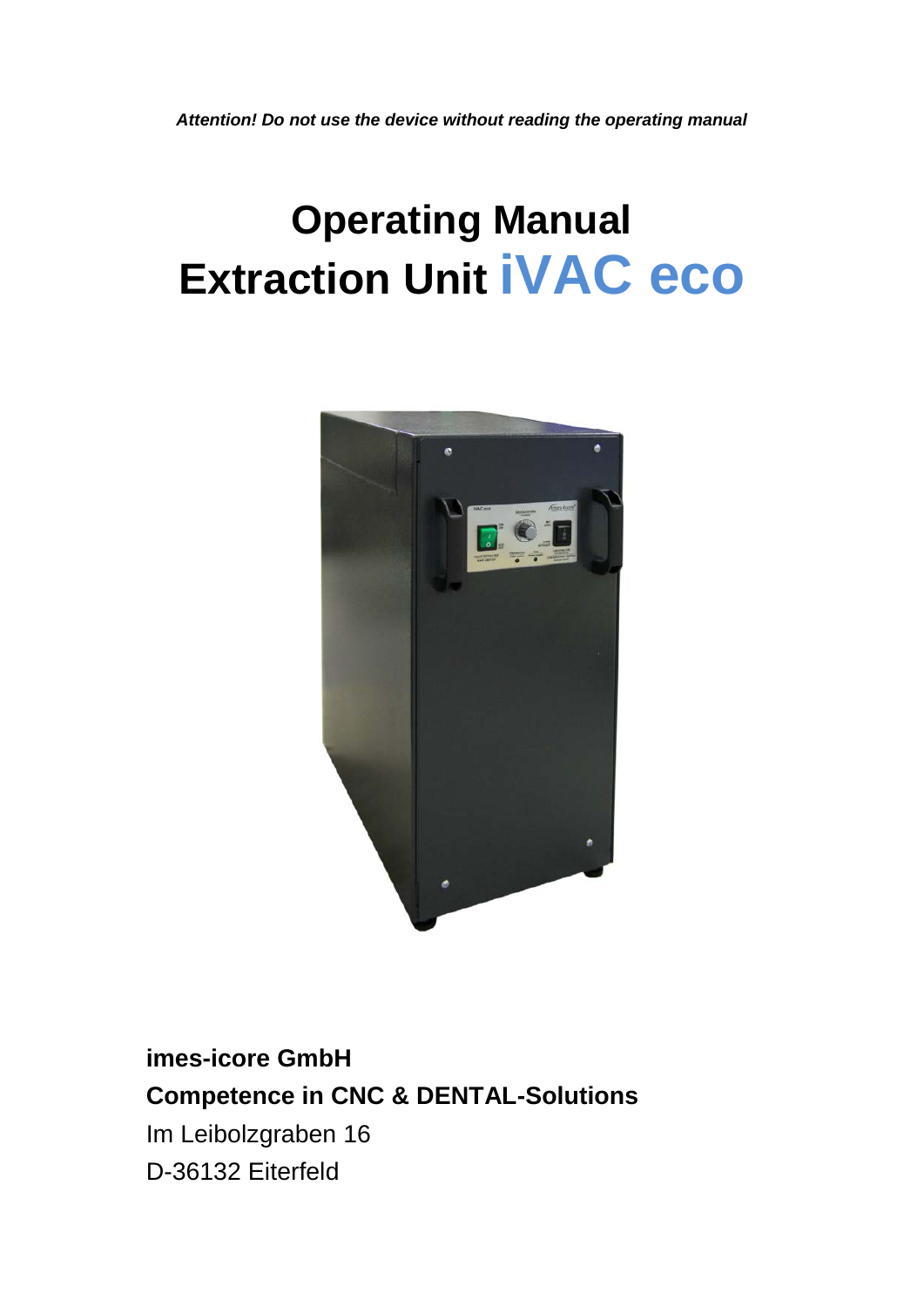#### <span id="page-1-0"></span>**1. Table of content**

#### **2. EC - Declaration of Conformity**

We, Messrs. **imes-icore GmbH Competence in CNC & DENTAL-Solutions**

Im Leibolzgraben 16

D-36132 Eiterfeld

declare at our sole descretion that the following machine

Article designation: **ECO** serial number:

to which this declaration relates, has been designed, constructed and made in accordance with the

Machinery **Directive** 2006/42/**EC** 

EMC **Directive** 2004/108/**EC** 

The following harmonised standards have been applied:

| DIN EN ISO 12100 part 1 und 2 -<br>2003- | Safety of machinery – Basic concepts, general principles for design<br>Part1: Basic Terminology, Methodology (ISO 12100-1:2003)<br>Part2: Technical principles (ISO 12100-2:2003) |
|------------------------------------------|-----------------------------------------------------------------------------------------------------------------------------------------------------------------------------------|
|                                          |                                                                                                                                                                                   |
| DIN EN 349 -2008 -                       | Safety of machinery; minimum gaps to avoid crushing of parts oft he human<br>body                                                                                                 |
| DIN EN 953 -1997-                        | Safety of machinery – Guards – General requirements for the design and<br>construction of fixed and movable guards                                                                |
| DIN EN 61010-1:2003                      | Safety requirements for electrical equipment for measurement, control, and<br>laboratory use - Part 1: General requirements                                                       |
| DIN EN 55022 + A1:2006                   | Information technology equipment - Radio disturbance characteristics - Limits<br>and methods of measurement                                                                       |

**Eiterfeld, den**

**imes-icore GmbH Competence in CNC & DENTAL-Solutions**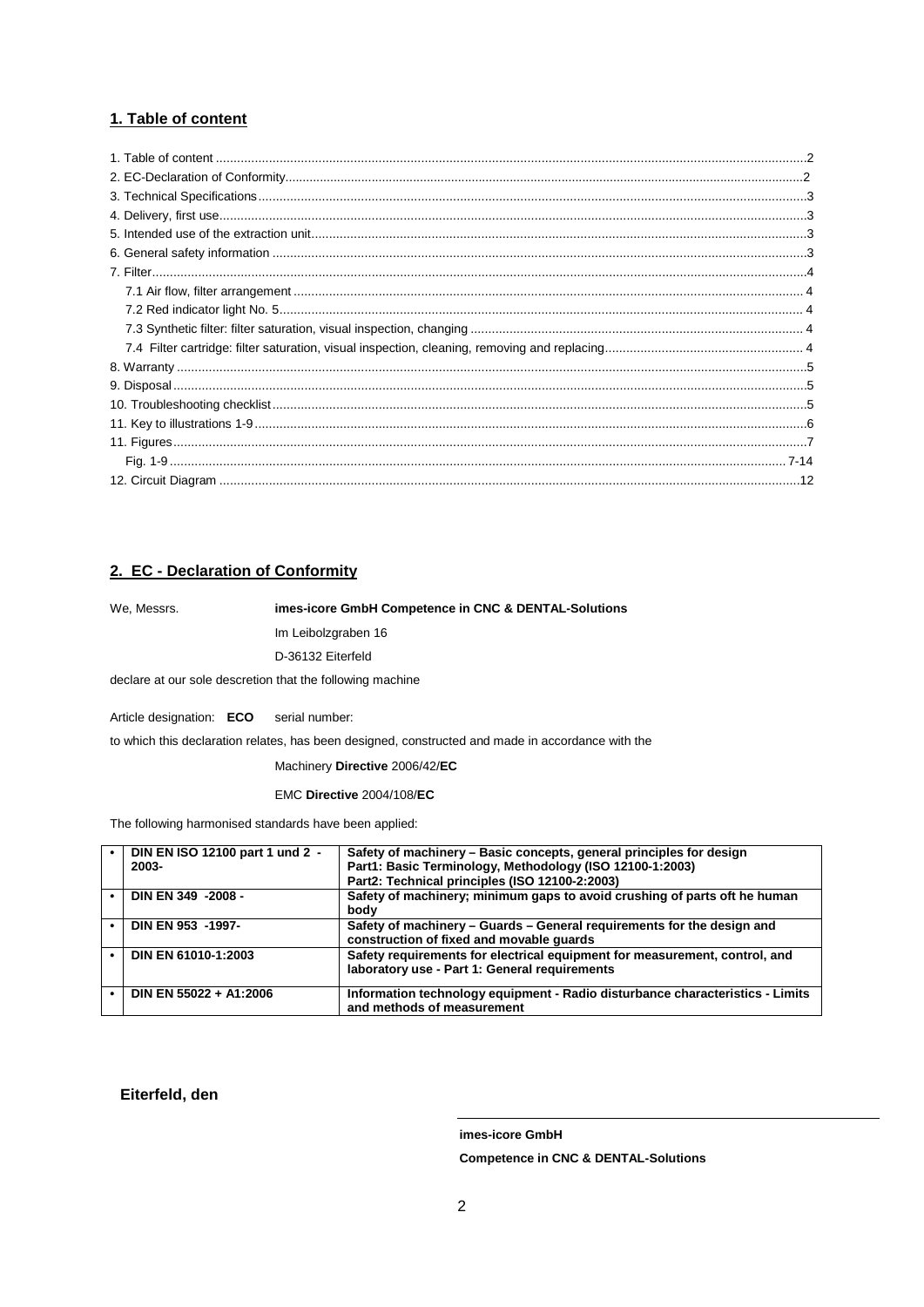#### <span id="page-2-0"></span>**3. Technical Specifications iVAC eco**

| Air intake                                               | 32 mm                                                             |
|----------------------------------------------------------|-------------------------------------------------------------------|
| Power Unit                                               | 1 EC blower (brushless turbine)                                   |
| Rating / protection type                                 | S1 / IP 20                                                        |
| Output                                                   | 1.3 kW                                                            |
| Mains voltage                                            | 230 V                                                             |
| Frequency                                                | 50-60 Hz / single phase                                           |
| Power requirement                                        | 5.7 A                                                             |
| Internal fuse (slow-blow type                            | 16 A                                                              |
| Rate of air flow                                         | $115 \text{ m}^3/h$                                               |
| Negative pressure, max.                                  | 20.500 Pa / electronically controlled limit - 15.000 Pa           |
| Dimensions: width x depth x height, without accessories, | 290 x 485 x 610 mm                                                |
| approx.                                                  |                                                                   |
| Weight                                                   | 30.2 kg                                                           |
| Filter                                                   | NO. 22: upstream paper filter, No. 14: polyester filter cartridge |
|                                                          | 1,20 m <sup>2</sup> filter surface, category M                    |
| Ambient temperatures                                     | $5^{\circ}$ < 1 < 40 $^{\circ}$                                   |
| Noise level according to EN ISO 3744                     | 62-68 db $(A)$                                                    |

#### <span id="page-2-1"></span>**4. Delivery, first use**

The **iVACeco** extraction unit (referred as below to the **eco**) is supplied as ready to use. No special installation work is necessary. The **eco** must be handled with due care and consideration during transport, setting up and operation. The **eco** must be kept dry when put away or stored during normal operation. Please take steps to prevent any improper use:

- The **eco** is switched on and off at the power switch No.1 ON/OFF:

Position "0" The device is switched off.

Position "0" The device is switched on.

- When the power switch is on (Position "1"), switch No.2 can be used to operate the turbine function:

Position "0" The turbine is switched off.

Position "1" The turbine is switched on (with remote control via SUB9 input).

Position "2" The turbine is switched on (with remote control).

- For normal operation, the **eco**should be set to the medium potentiometer setting (5-7). This corresponds to a maximum rate of air flow of approx. 100m<sup>3</sup>/h.

#### <span id="page-2-2"></span>**5. Intended use of the eco extraction unit**

The **eco** is intended for the continuous separation by mechanical filtration of **dry materials /** substances ( particles), which mainly take the form of milling and drilling dust, flour and powder, chips, granulate and fibres.

The **eco** is suitable for extracting materials such as metals (not fine aluminium grinding dust or magnesium), plastics, paper, textiles, leather, glass, acrylic glass and mineral substances /ceramic, cement, stone, etc.). If the **eco** is correctly installed at the dust source (e.g. milling, drilling, engraving or grinding system, etc.) and operated in accordance with the instructions and regulations, then the required performance and quality of extraction and separation are guaranteed. The basic unit incorporates a main filter (filter cartridge, category M) with an upstream paper filter to collect all chips and most dust particles.

#### **Any use, other than the intended use, is forbidden!**

Unintended or improper use leads to: hazards for life and health hazards for the machine hazards for other property

#### <span id="page-2-3"></span>**6. General safety information**

When using **eco**, the following must be observed:

- Ensure that no fire hazards (flying sparks), no explosive substances, liquids, combustible dusts or aggressive gases are drawn in by the extractor.

- All electrically conductive components of the **eco** must be continuously earthed.

- Insert the mains plug into an earthed socket protected by a 16 amp slow-blow fuse

- Check the mains lead for splits, aging or any damaged caused by wheels or by crushing.

- Always remove the plug from the socket after use. Before transporting, clean the unit, carry out maintenance, empty the

contents, check the filters, etc.

- Only trained and qualified staff may operate, service or repair the **eco**.

- Connect the **eco** to the extraction site at the workplace by means of a fixed pipework or hose.

Regular inspection and maintenance tasks include:

- Daily inspection: Check for visible damage; ensure that the dust collector is not full; check upstream filter No. 22 and seal No. 40. Check level indicator light No. 15.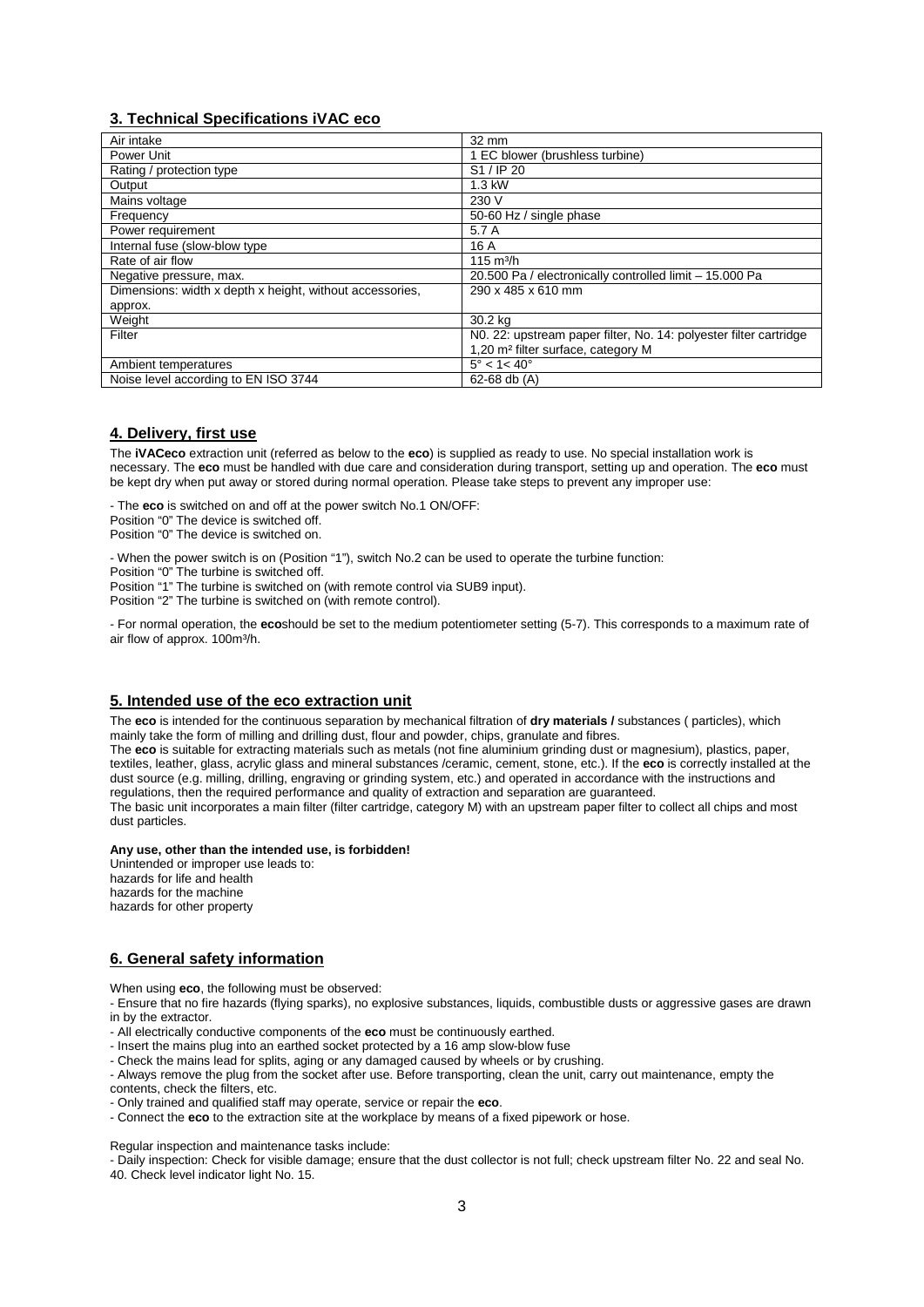- Monthly inspection: Remove deposits in the upstream area of filter chamber No. 15. Remove any major residues. Clean residues from filter cartridge. Check that the hose connector bush fits tightly in air intake No 27a.

- Six-monthly maintenance: Change the G4 filter mat No 34. If the filter mat becomes clogged, the turbine can be irreparably damaged through lack of cool air.

- The **eco** may only be used for **dry extraction** and not in the open air. The unit must be, of course, be serviced and repaired as necessary. See also Section 10 / page 5 "Troubleshooting checklist".

**Prevention of mechanical hazards:** All moving parts of the machine (e.g. turbine) which are potential hazards are covered by means of permanent, fixed, protective covers which can only be removed with the use of tools. **Prevention of electrical hazards:** All parts of the machine which carry an electric current are insulated by means of

permanent, fixed protective devices which can only be removed with the use of tools.

**Other risks:** If the above mentions instructions are not observed, there is acute danger for the operating personnel.

#### <span id="page-3-0"></span>**7. Filter**

#### <span id="page-3-1"></span>**7.1 Air flow, filter arrangement**

The extracted particles (e.g. dust, flower, powder, chips, granulate) are drawn via air intake No. 27a into the synthetic filter No. 42. The synthetic filter No. 42 serves to relieve filter cartridge No.14 and absorbs the chips and a large portion of the dust. However, fine dust passes through the synthetic filter. The air flow carries the fine dust to filter cartridge. Here, it is deposited on the pleated surface of the filter cartridge (air intake area No. 15).

#### <span id="page-3-2"></span>**7.2 Red indicator light No. 5**

The red indicator light comes on when the performance of the extractor drops significantly at a medium potentiometer setting (5- 7 on the scale). When the red light comes on, the EC blower cuts out immediately. In order to briefly continue to operate the turbine until the indicator light comes on again, a RESET can be carried out as follows:

- 1. Set main switch NO.1 to position "0"
- 2. Set the changeover switch No. 2 position "0"
- 3. Set main switch No. 1 to position "1"
- 4. Set the changeover switch No. 2 to position "1" (with remote control via SUB9 port) or position "2" (without remote control) depending on the function selected.

- Important: both filters must now be checked (see 7.3 and 7.4), because

- the synthetic filter may be full
- there may be heavy deposits on the filter cartridge
- the synthetic filter may be full and there may be heavy deposits on the filter cartridge

#### <span id="page-3-3"></span>**7.3 Synthetic filter: filter saturation, visual inspection, changing**

The svnthetic filter is a disposable filter and should be changed when it is % full. Depending on the application and the amount and specification of material to be extracted, it may be necessary to carry this out every day or not for several weeks. The condition of the synthetic filter can be determined by as follows:

**Visual inspection:** Release clasp No. 26b, remove filter chamber cover No. 24. The level of the synthetic filter can be seen through opening No. 35 or feeling by hand. When replacing the filter chamber cover, make sure that both pins No. 23 engage in holes No. 12 and that both guide lugs No. 25 fit onto pins No.17. Fasten the cover with the clasp. During visual inspection, the extraction hose must be removed from the air intake.

**Changing synthetic filter:** Remove the filter chamber cover. Remove Holder of synthetic filter No. 18 complete with synthetic filter No. 42 from the filter chamber. Pull the synthetic filter out of the slot No. 19 (see also direction of arrow in Fig. 4) and close synthetic filter with the paper sealing lug No. 44 (turn it down). Insert new synthetic filter Note: tab No. 43 must remain protruding from slot No. 19 – see Fig. 3). Insert the holder with the synthetic filter. Replace the filter chamber cover as described under "Visual inspection" and fasten same.

#### <span id="page-3-4"></span>**7.4 Filter cartridge: filter saturation, visual inspection, cleaning, removing and replacing**

Filter cartridge No. 14 is upstream of the turbine and fastened onto retaining bolt No. 13 by means of nut No. 13b (with silicone seal and washer). The filter cartridge (category M filter material) is designed for fine dust.

**Visual inspection:** When the filter level light described in 7.2 comes on, the filter cartridge must be checked. Remove filter chamber cover (as described in 7.3). The filter cartridge is pleated. Check for dust deposits between the pleats and for dust accumulation on the floor on the filter chamber. If this is the case, the filter cartridge must be cleaned.

**Cleaning/removing and replacing the filter:** Use a size 10 open-ended spanner to undo M6 No. 13b. Put a sufficiently large plastic bag (e.g. 30 or 50 litre rubbish back over the filter cartridge). Pull out the filter cartridge with the plastic bag over the threaded bar (retaining bolt), No. 13a. Close the plastic bag around the filter cartridge. The fine dust can now be shaken out of the pleats by shaking the filter cartridge several times. Replace the filter cartridge over the threaded bar and position it over cantering plate No. 38. Tighten the silicone seal, washer and nut.

Fasten filter chamber cover (as described in 7.3)

The filter cartridge can be re-used several times. After a long service life, the cartridge must be replaced by a new one. This is because the pores of the filter material gradually seal up over time and can no longer be cleaned by shaking. It is necessary to replace the (shaken) filter cartridge if the red light comes on again after a fairly short time.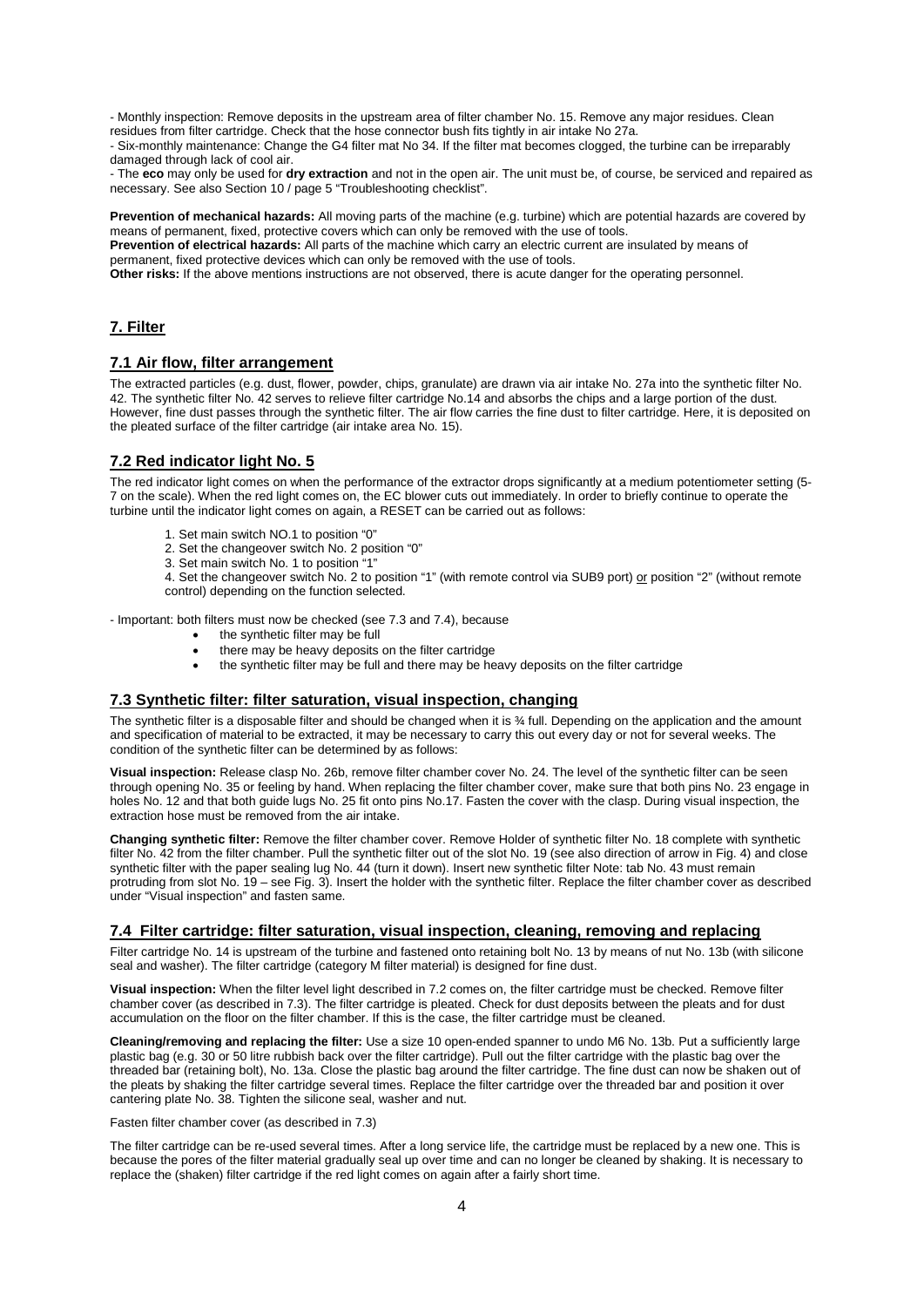**N.B.** Irrespective of the condition of the filter cartridge, the red indicator light may come on if the synthetic filter is full.

#### **Important**

- do not wet clean filter cartridge. Do not blast filter cartridge with compressed air
- when shaking the filter cartridge, be careful not to damage the surface
- in particular, check whether the outside edges of the pleats are roughened. If this is the case, replace the filter cartridge.

#### **N.B. (referring to 7.3 and 7.4):**

- switch the **eco** off before opening filter chamber cover No. 24. Set main switch No."1" to position "0" and remove the mains plug from the socket outlet.

- Dust deposits can build up on the floor of the housing and on the walls in the region of air intake No. 15. Clean off these deposits before inserting a cleaned or new filter cartridge before changing the synthetic filter.

- If the instructions in this user manual regarding disposal are not allowed (e.g. the use of suitable face masks and adequate protective clothing) this can lead to dust being inhaled during closing and changing the synthetic filter and the filter cartridge. Dispose of the synthetic filter to be done properly in accordance to local regulations!

#### <span id="page-4-0"></span>**8. Warranty**

The unit is covered by guarantee in accordance with statutory regulations. Any defects arising must be reported to the seller immediately. Claims under guarantee are excluded in respect of any faults or defects attributable to overheating, excessive external temperature, inclement weather, incorrect or faulty connections, incorrect positioning, operation or maintenance, unsuitable or improper use, improper modifications or repair work carried out at his or her own risk by the owner or any third party, in the event of machine overload, etc. Parts subject to wear (e.g. filter inserts, turbine) which in any case have only a limited useful life, and all service, setting and adjustment work is completely excluded under the terms of the warranty.

#### <span id="page-4-1"></span>**9. Disposal**

Equipment, devices and machinery which are permanently taken out of use, must be disposed of in accordance with statutory requirements. In particular, the individual components of such equipment, devices and machinery must be separated according to their material and substance groups, e.g. metals (aluminium, steel), plastics, rubber, electrical components, and taken to the appropriate collection depots for recycling.

| Fault                                                                                     | Cause                                                                                                                                                | Remedy                                                                                                                                   |
|-------------------------------------------------------------------------------------------|------------------------------------------------------------------------------------------------------------------------------------------------------|------------------------------------------------------------------------------------------------------------------------------------------|
| Turbine motor not working                                                                 | - mains cable not plugged in<br>- Faulty cable<br>- Faulty filter cartridge; fine dust<br>penetrating into the clean air section -<br>faulty turbine | - Insert plug<br>- Replace mains cable<br>- Replace turbine, replace filter cartridge                                                    |
| Red indicator light No. 5 comes on,<br>turbine motor not working                          | Check condition on filter, see 7.2 to 7.4                                                                                                            | Clean filter, replace filter, see 7.2 to 7.4                                                                                             |
| Dust penetrating into the clean air<br>section                                            | Filter cartridge worn or damaged                                                                                                                     | Replace filter cartridge immediately                                                                                                     |
| Heavy accumulation of dust and/ or<br>chips on the surface of the filter<br>cartridge     | Synthetic filter leaking or torn                                                                                                                     | Immediately replace synthetic filter.<br>Dispose of old one $\rightarrow$ clean filter<br>cartridge and replace if necessary             |
| Dust escaping in the area of the air<br>intake/ hose connector or filter chamber<br>cover | - Leaking caused by loose hose<br>bushing<br>- Leaking caused by deposits on seal<br>No. 40<br>- Rubber seal damaged, torn or missing                | - hose fastening<br>- clean deposits<br>- fix / replace rubber seal                                                                      |
| Noise level increases                                                                     | - Component(s) loose<br>- potentiometer turned up to position<br>"10" on the scale                                                                   | - Check that all mechanical parts are<br>firmly in place<br>- Reset potentiometer to recommended<br>operating setting (5-7 on the scale) |
| Turbine overheating                                                                       | Inadequate cooling because the outside<br>of G4 filter mat No. 34 is saturated with<br>dust deposits                                                 | - Replace filter mat. See maintenance<br>instructions, section 6.0                                                                       |
| Problem dust with properties such as<br>highly adhesive, agglomerating, sticky,<br>etc.   | Filter cartridge becomes very heavily<br>soiled in a short time $\rightarrow$ can only be<br>cleaned to a limited extend                             | Consult service agent for details of<br>alternative filters                                                                              |

#### <span id="page-4-2"></span>**10. Troubleshooting checklist**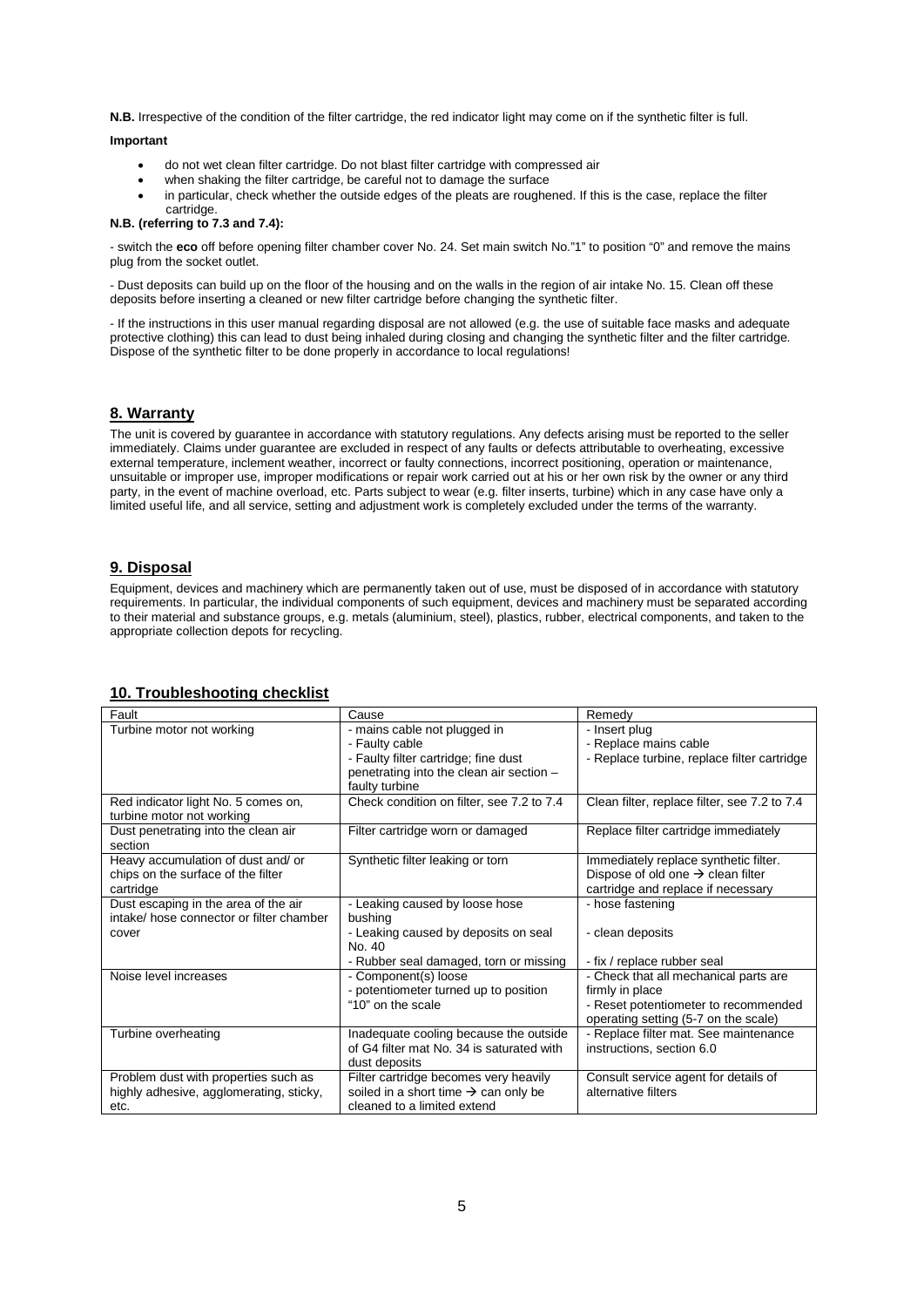#### <span id="page-5-0"></span>**11. Key to illustrations 1-9**

| No.            | Part name, description                                             | Quantity       | Illustration             |
|----------------|--------------------------------------------------------------------|----------------|--------------------------|
| 1              | Main switch:                                                       | 1              | 1                        |
|                | - Position "0"  eco is off                                         |                |                          |
|                | - Position "1" eco is on                                           |                |                          |
| 2              | Changeover switch:                                                 | $\mathbf{1}$   | 1                        |
|                | Position "0" turbine off                                           |                |                          |
|                | Position "1" turbine on (remote control via SUB9 port)             |                |                          |
|                | Position "2" turbine on (direct control by eco)                    |                |                          |
| 3              | Potentiometer                                                      | 1              | 1                        |
| $\overline{4}$ | Indicator light, main switch (green)                               | 1              | $\mathbf{1}$             |
| 5              | Indicator light, filter level (red)                                | 1              | 1                        |
| 6              | Suction unit housing                                               | 1              | 2, 3                     |
| $\overline{7}$ | Handle                                                             | $\overline{2}$ | 3                        |
| 8              | SUB9 port                                                          | 1              | $\overline{2}$           |
| 9              | Mains connection 230V                                              | 1              | $\overline{2}$           |
| 10             | Adjustable foot                                                    | 4              | 2, 6                     |
| 11             | Filtered air outlet                                                | 1              | 2                        |
| 12             | Connector for guide pin No. 23 for fixing the filter chamber cover | $\overline{2}$ | 3, 9                     |
| 13             | a) Threaded bar for holding the filter cartridge                   | $\mathbf{1}$   | 3, 8                     |
|                | b) Nut M6                                                          | 1              | 3                        |
|                | c) Washer                                                          | 1              | 3                        |
|                | d) Silicone seal                                                   | 1              | 3                        |
| 14             | Filter cartridge                                                   | 1              | 3, 8                     |
| 15             | Filter chamber air intake area                                     | 1              | 3                        |
| 17             | Guide pin for fixing the synthetic filter holder                   | $\overline{2}$ | 3                        |
| 18             | Holder for synthetic filter                                        | 1              | 3, 4                     |
| 19             | Holder guide slot for changing the synthetic filter                | 1              | 4                        |
| 21             | Hole for guide pin No. 17                                          | $\overline{2}$ | $\overline{\mathbf{4}}$  |
| 23             | Pin for fixing the chamber filter cover                            | $\overline{2}$ | 5, 9                     |
| 24             | Filter chamber cover                                               | $\mathbf{1}$   | 2, 5, 9                  |
| 25             | Filter chamber fixing lug for fitting onto guide pin No. 17        | $\overline{2}$ | $\overline{5}$           |
| 26             | a) Clip for clasp                                                  | $\overline{2}$ | 2, 3                     |
|                | b) Clasp for filter chamber cover                                  | $\overline{2}$ | 2                        |
| 27             | a) Air intake adaptor, diameter 32 mm                              | 1              | 2, 5                     |
|                | b) Duct to synthetic filter opening                                | 1              | 5                        |
| 28             | screws for front cover                                             | $\overline{4}$ | $\overline{\phantom{a}}$ |
| 29             | Front cover                                                        | $\overline{1}$ | 1                        |
| 30             | Cooling vent for turbine                                           | 1              | 6, 7                     |
| 31             | Display                                                            | 1              | $\mathbf{1}$             |
| 32             | Turbine compartment cover                                          | 1              | 6                        |
| 33             | Screw M4, 12                                                       | $\overline{4}$ | 6                        |
| 34             | G4 filter mat                                                      | 1              | $\overline{7}$           |
| 35             | Synthetic filter opening                                           | 1              | 3                        |
| 36             | Turbine outlet, cool air                                           | $\mathbf{1}$   | $\overline{2}$           |
| 37             | Turbine inlet, cool air                                            | 1              | 6, 7                     |
| 38             | Metal ring for fixing the cartridge                                | 1              | 8                        |
| 39             | Sound insulation                                                   | Ξ.             | 5, 8                     |
| 40             | Seal filter chamber cover                                          | $\mathbf{1}$   | 8, 9                     |
| 41             | Seal Cooling vent No. 30                                           | 1              | 7                        |
| 42             | Synthetic filter                                                   | 1              | $\overline{\mathbf{4}}$  |
| 43             | Synthetic filter paper tab                                         | 1              | 4                        |
| 44             | Synthetic filter paper closing lug                                 | 1              | 4                        |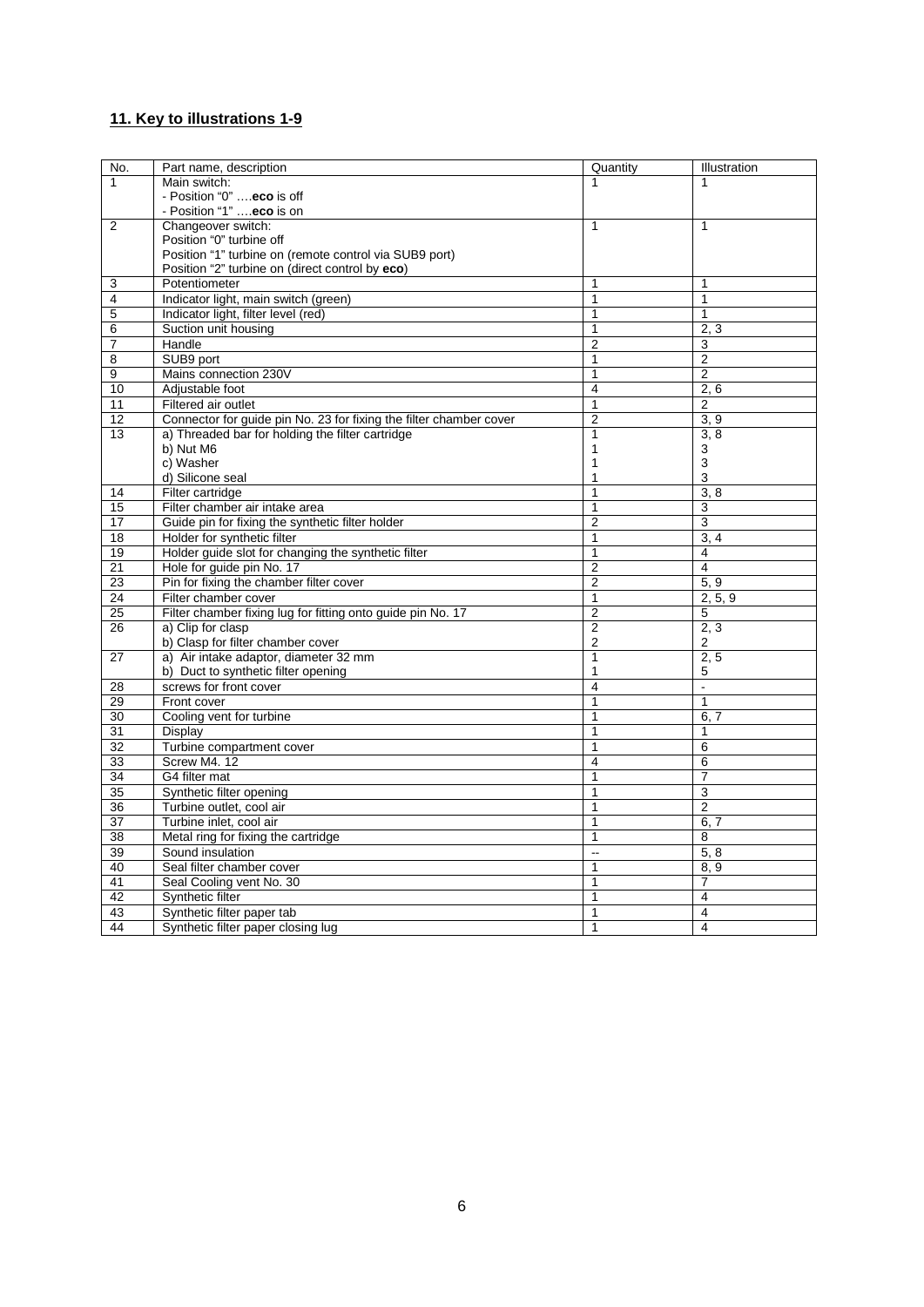## <span id="page-6-0"></span>**11. Figures**

<span id="page-6-1"></span>

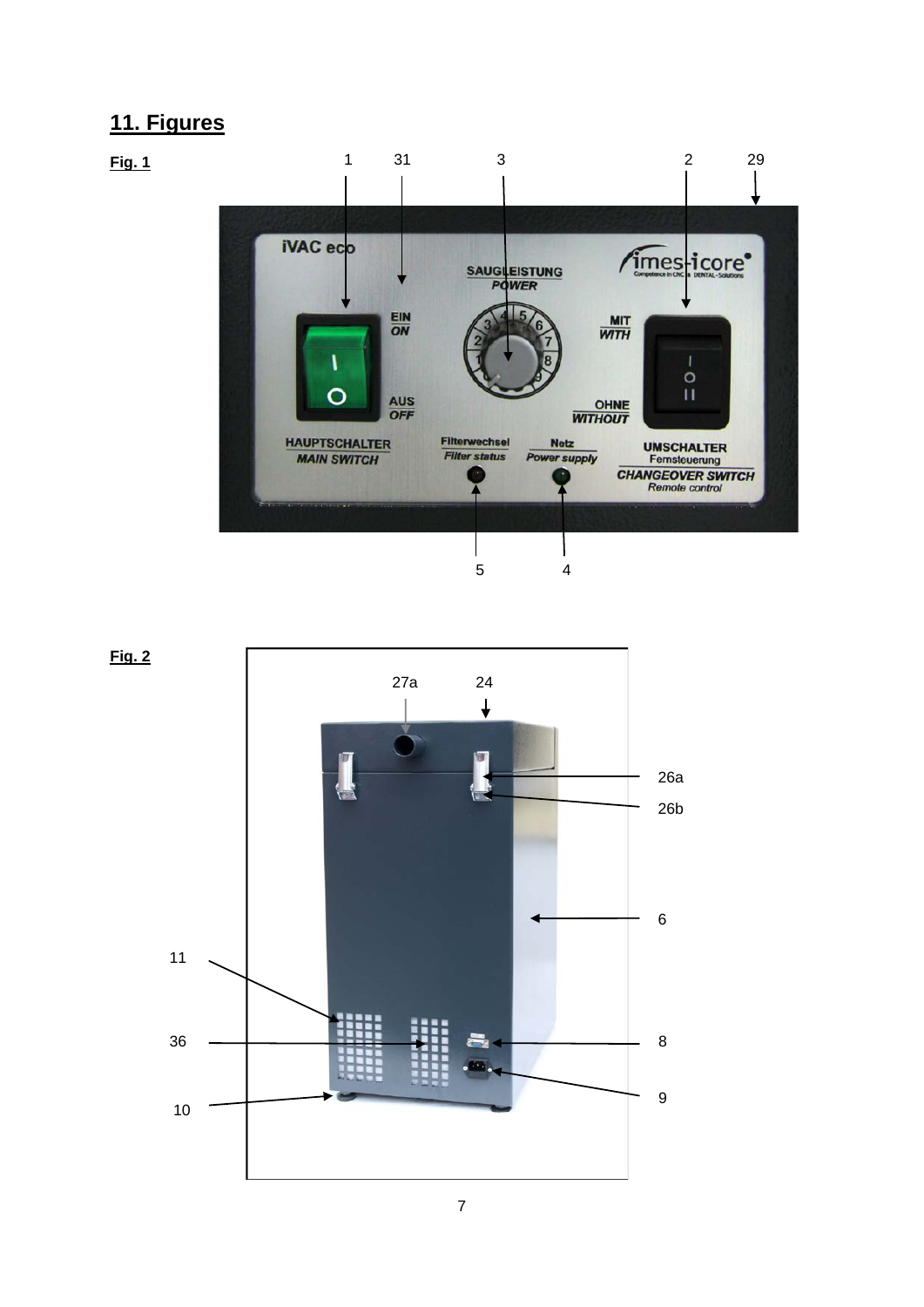**Fig. 3**



### **Fig. 4**

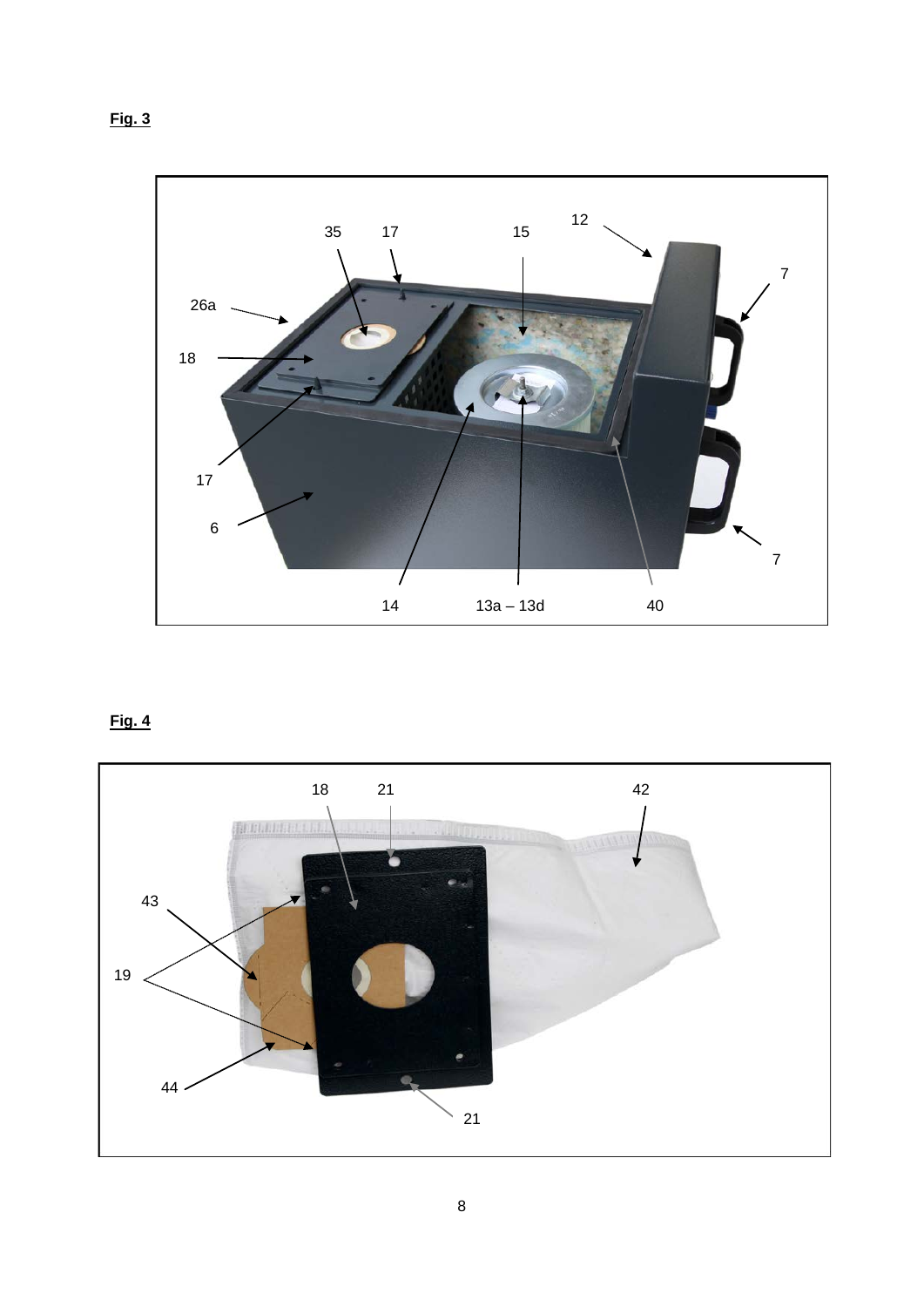



### **Fig. 6**

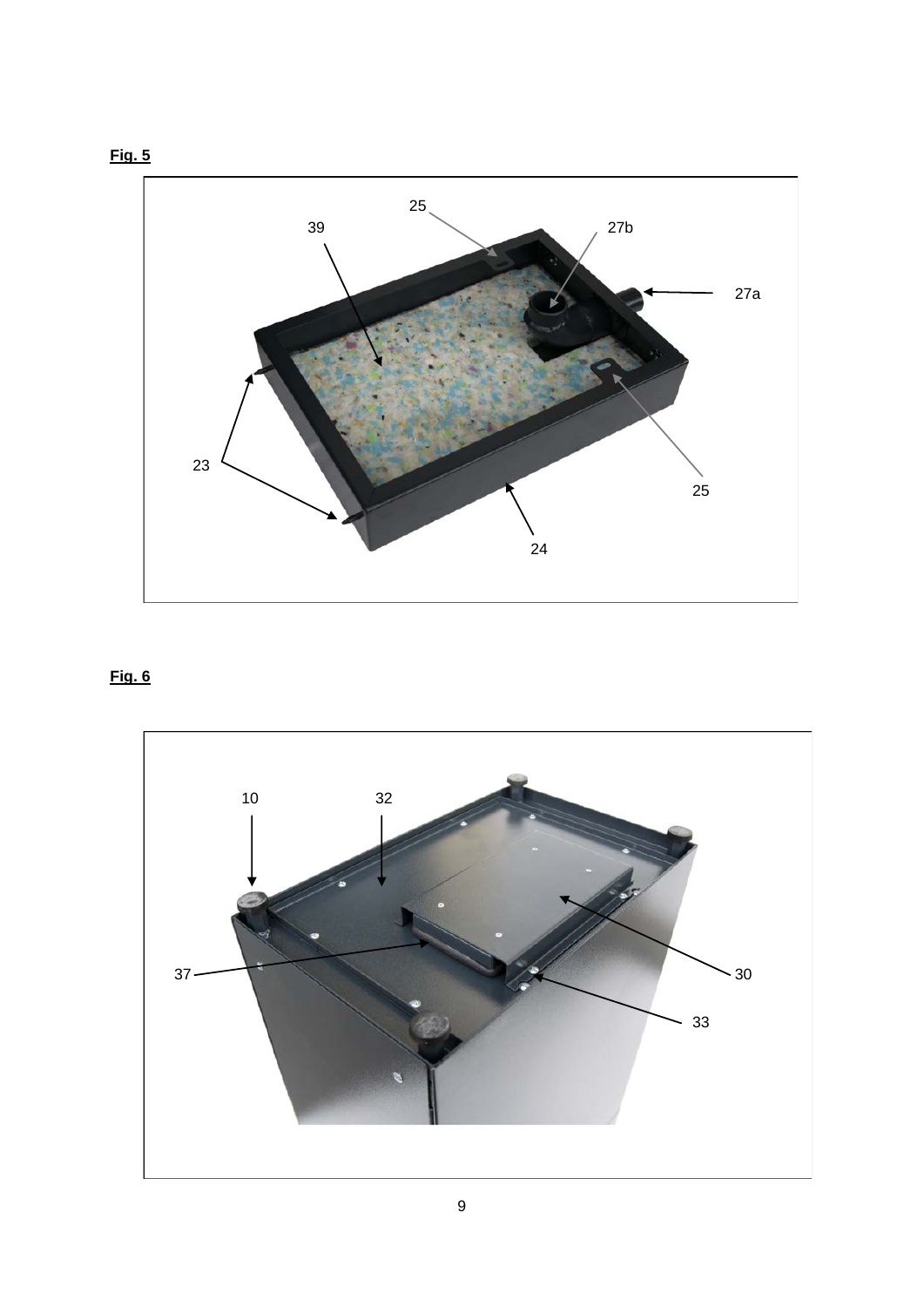

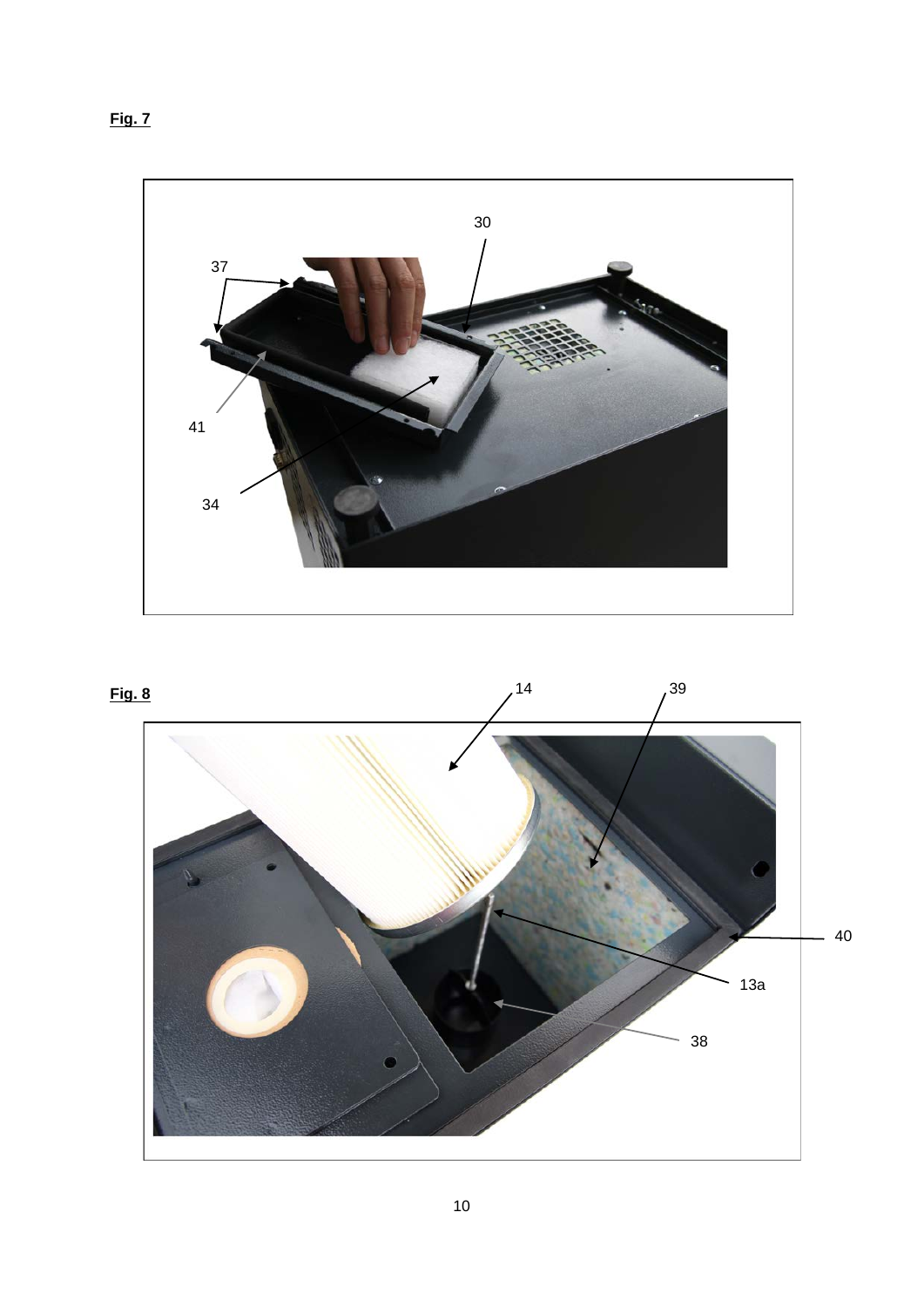